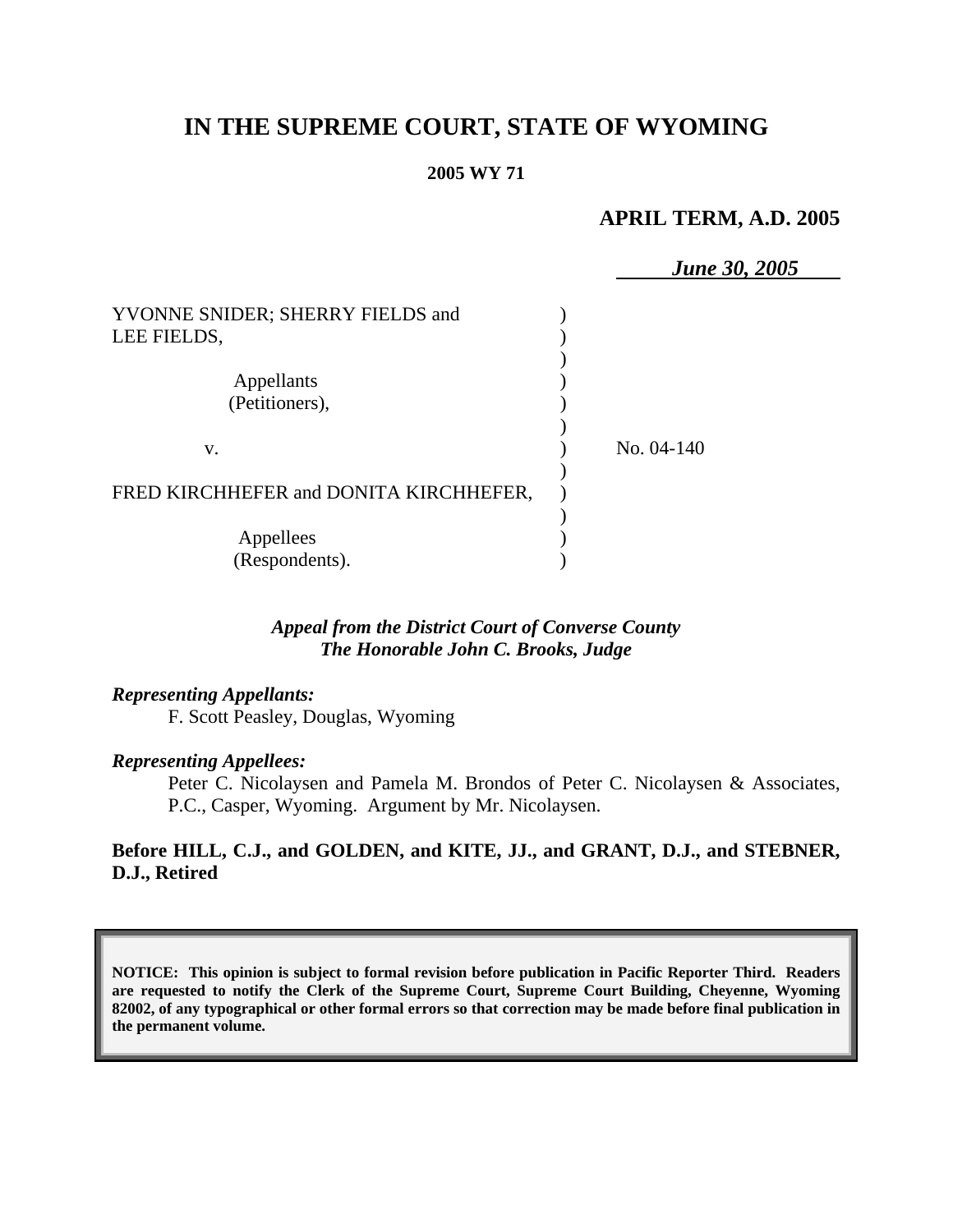# **GOLDEN**, Justice.

[¶1] Fred and Donita Kirchhefer (the Kirchhefers) filed a petition for the abandonment of a water right attached to lands owned by Yvonne Snider and Sherry and Lee Fields (Appellants). The board of control granted that petition and ordered the water right abandoned. On appeal Appellants claim that they did not voluntarily abandon their right and that the Kirchhefers did not prove that they had standing to file a petition for abandonment. We reverse.

## **ISSUES**

[¶2] Appellants assert four issues:

I. Did the Appellants/Contestees voluntarily abandon their water right?

II. Does a contestee in a water abandonment case have a right of resuscitation after five (5) years of non-use and prior to the date a contestant files a petition of abandonment?

III. Can a contestant in a water abandonment action involving allegations of non-use, who has always received his appropriated share of water, prevail without offering volumetric data or simulations to show the affect of reactivating contestees' water right?

IV. Was there substantial evidence to support the Board of Control's orders of abandonment.

The Kirchhefers respond with the following two issues:

- 1. Whether the Board of Control erred in determining Appellants voluntarily abandoned their water right.
- 2. Whether the Board of Control erred in determining that [the Kirchhefers'] junior water right might be injured upon reactivation or benefited by abandonment of the senior water right.

# **FACTS**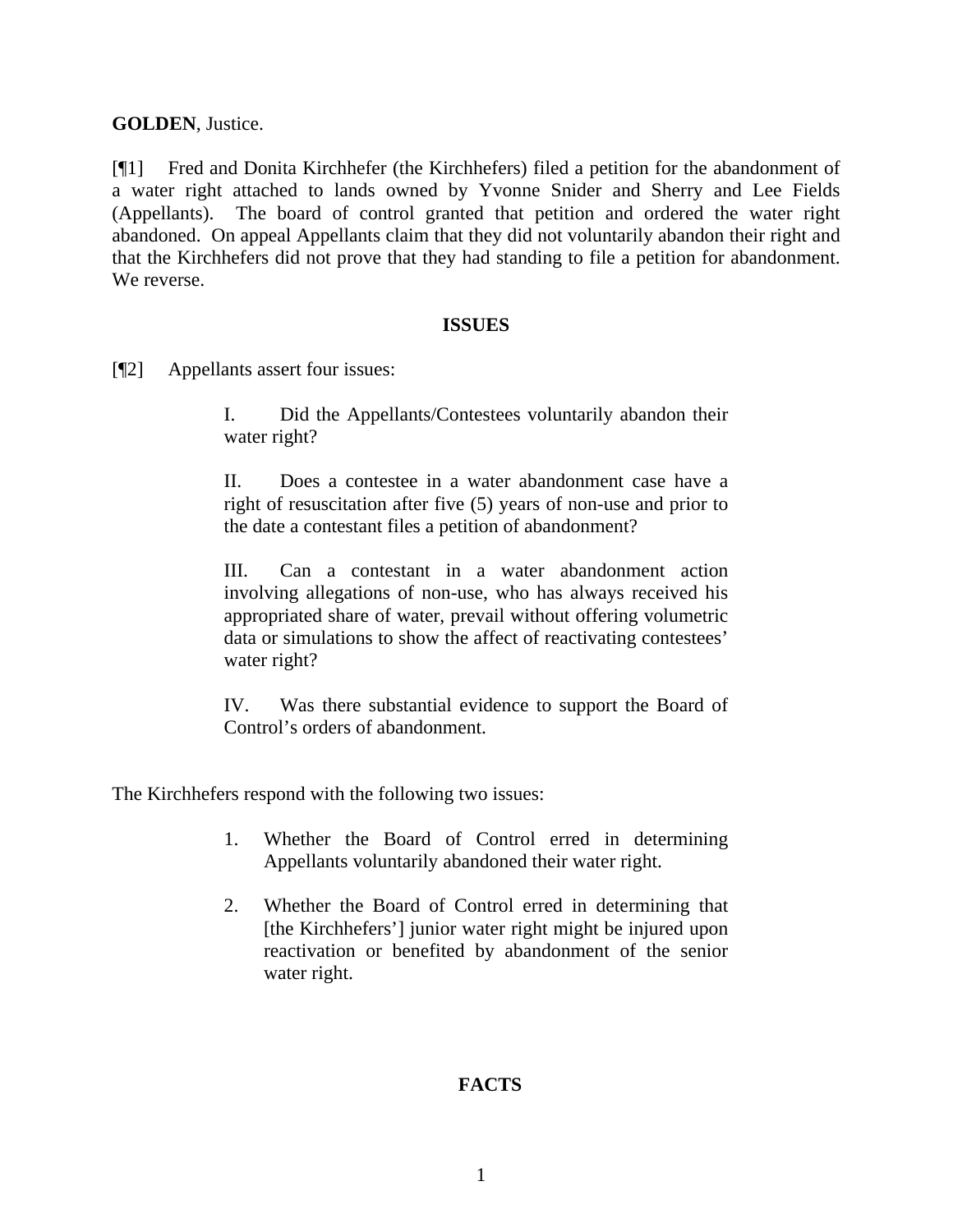[¶3] The Kirchhefers and the Appellants own land in Converse County, Wyoming. The Kirchhefers' land is just south of Appellants' land. The Kirchhefers purchased their land in 1989. Appellant Snider purchased her land (Snider land) in 1995 and in 1999 sold a portion of that land to her daughter and son-in-law, Sherry and Lee Fields. Six Mile Creek, a tributary to the North Platte River, flows in a northeasterly direction through the northern portion of the Kirchhefers' land. Six Mile Creek does not cross Snider land.

[¶4] However, the Snider land has a 1915 water appropriation right to receive .33 cubic feet per second (c.f.s.) from Six Mile Creek for irrigation purposes. This appropriation, known as the Minnie F. Barrow appropriation, permits the diversion of water from Six Mile Creek at a point on the Kirchhefers' land. The water then travels through the Budget No. 2 Ditch, a portion of which is on the Kirchhefers' land, to reach Snider land. Accompanying the Minnie F. Barrow appropriation, by order of the Converse County District Court, is an easement and right of way across the Kirchhefers' land to construct, maintain, and repair the Budget No. 2 Ditch. There has been no beneficial use of the water under the Minnie F. Barrow appropriation for at least five years. Indeed, before August 30, 2001, portions of the Budget No. 2 Ditch had fallen into such a state of disrepair that the ditch could not convey the water to the appropriated lands.

[¶5] Although Six Mile Creek runs through their land, the Kirchhefers do not have a surface appropriation right for Six Mile Creek. However, the Kirchhefers have a ground water permit for six gallons per minute from the Kirchhefer Spring No. 1, a well located on the Kirchhefers' land. The well has a permit dated December 5, 1995. This well is built into the creek bank of Six Mile Creek and is approximately 100 feet upstream from the point of diversion for the Budget No. 2 Ditch. The well is used for watering the Kirchhefers' livestock, yard, garden, and trees and for other domestic purposes. The Kirchhefers have actively used the water from this well since its creation. Prior to the Kirchhefers' ownership a small duck pond was constructed on the creek. The construction of the pond and several spillways altered the original flow of Six Mile Creek so that it did not flow past the historical Budget No. 2 Ditch point of diversion.

[¶6] On August 29, 2001, Appellants entered the Kirchhefers' property with a backhoe and began repairing the Budget No. 2 Ditch in order to repair the ditch so that it could convey water from Six Mile Creek. The work progressed towards the point on Six Mile Creek that David Andrews, the local hydrographer-commissioner, had indicated was the point of diversion.<sup>1</sup> However, shortly before the work was completed, the Kirchhefers began to object to the construction activities. The Kirchhefers stated reason for concern was they believed the Appellants were outside their easement and at the wrong point of diversion.

[¶7] In order to stop the activities, the Kirchhefers called the sheriff, and Donita Kirchhefer stood in front of the backhoe. As a result, the construction activities were delayed

<sup>&</sup>lt;sup>1</sup> Andrews had shown Appellants what he believed to be the point of diversion and proper location of the ditch but advised Appellants to get a survey to assure that he was correct. Appellants did not do so. Later surveys revealed that Appellants had strayed from the easement in some areas.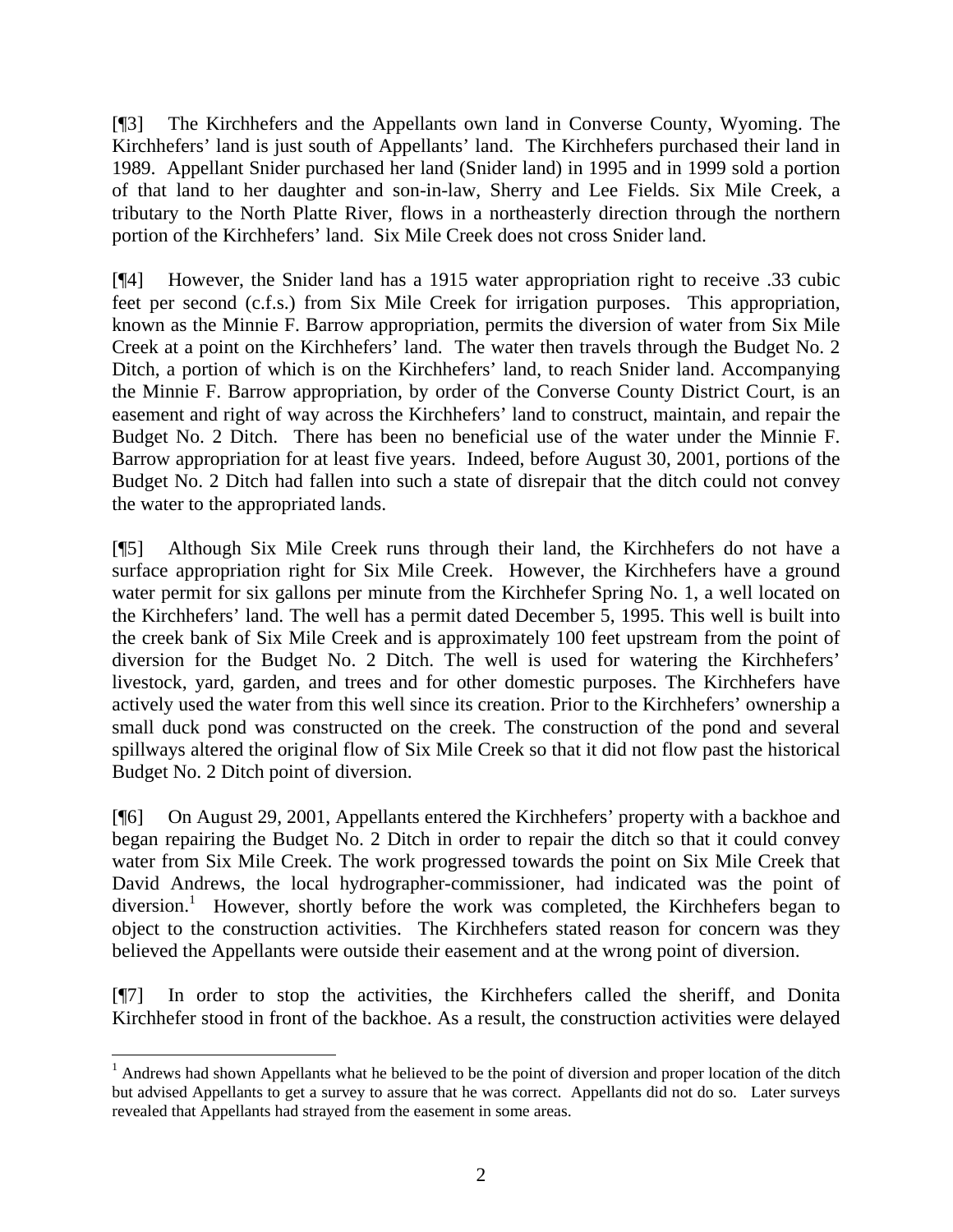for the rest of the day. The following day the Kirchhefers filed a temporary restraining order to stop the construction activities. This order was granted and presented to the backhoe operator as he was resuming the construction activities, once again halting the activities. Then on August 31, 2001, the Kirchhefers filed a petition for abandonment of the Minnie F. Barrow appropriation alleging that the appropriators had not used the appropriation for more than five years. Following this filing, the Appellants did not try to complete their construction activities and beneficial use was never restored.

[¶8] On January 25, 2002, the board of control held a hearing to consider the matter, and both sides presented evidence. On May 9, 2002, the board ordered the abandonment of the Minnie F. Barrow appropriation. The Appellants appealed this order to the district court. The district court found that the board's order contained no findings of fact or conclusions of law to establish a reasonable likelihood that abandonment would benefit or injure the Kirchhefers' water right. The district court therefore remanded for the board to reconsider the matter.

[¶9] On remand, the board met again to discuss the issue. The board did not receive any further evidence, but the parties were allowed to submit written closing arguments. On August 28, 2003, the board by written order found that the Kirchhefers established that there is a reasonable likelihood that their water right would be injured by reactivation and benefited by abandonment. The Appellants again sought review from the district court. This time the district court found that the appropriate findings had been made and affirmed that decision. Appellants then appealed to this Court.

#### **STANDARD OF REVIEW**

[¶10] We review administrative actions pursuant to the Wyoming Administrative Procedures Act. *See* Wyo. Stat. Ann. § 16-3-114 (LexisNexis 2003). In this instance the substantial evidence test is the proper standard of review.

> The substantial evidence test is the appropriate standard of review in appeals from Wyoming Administrative Procedures Act contested case proceedings when factual findings are involved and both parties submit evidence. [*Kuntz-Dexter v. State ex rel. Wyo. Workers' Safety and Comp. Div*., 2002 WY 101, 49 P.3d 190 (Wyo. 2002)] at ¶10 (citing *Newman v. Wyo. Workers' Safety and Comp. Div*., 2002 WY 91, ¶22, 49 P.3d 163, ¶22 (Wyo. 2002)). Because both parties presented cases-inchief, we apply the substantial evidence standard. We afford respect and deference to a hearing examiner's findings of fact if they are supported by substantial evidence. *Kuntz-Dezter*, ¶10. Our task is to examine the entire record to determine whether substantial evidence supported the hearing examiner's findings.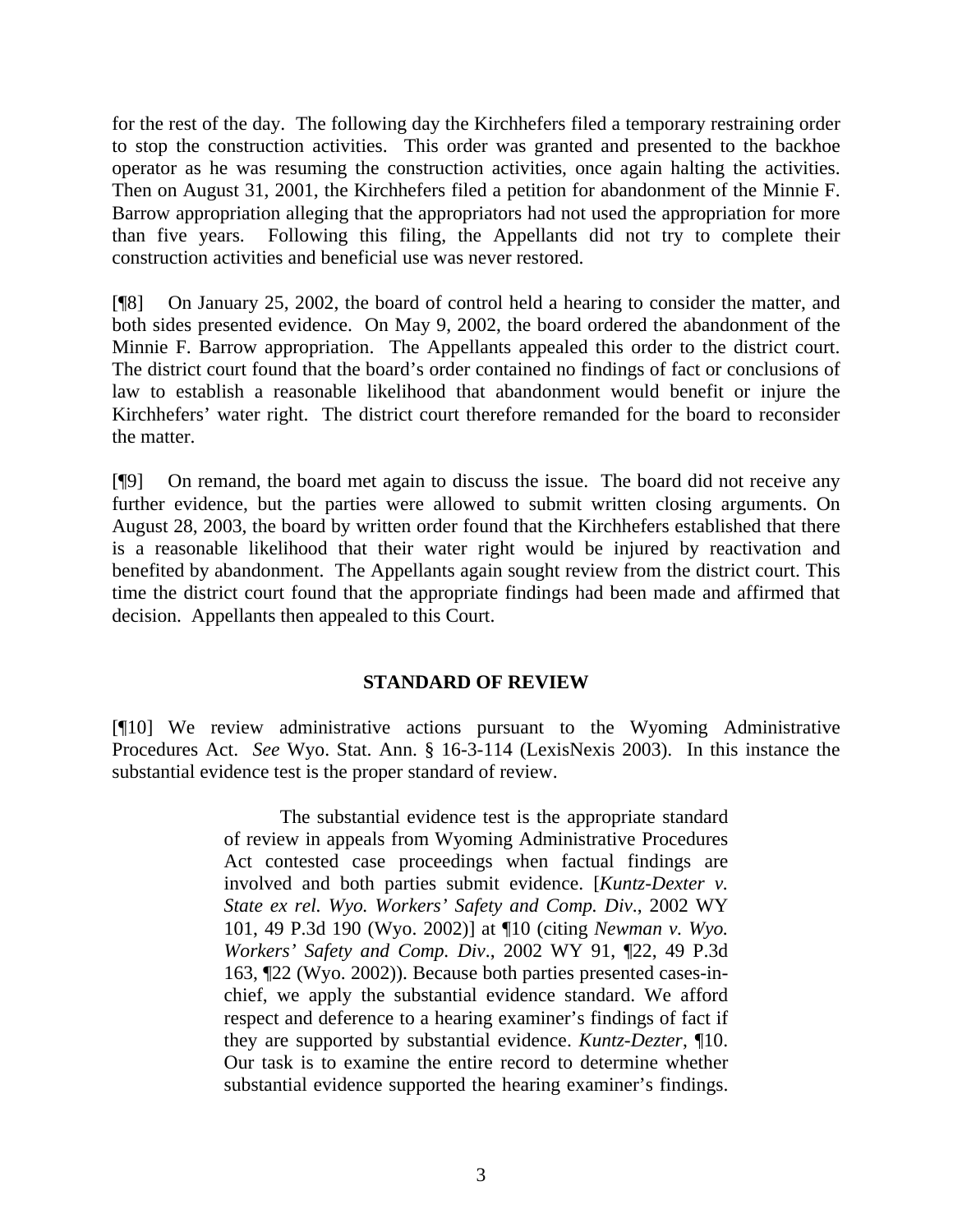We will not substitute our judgment for that of the hearing examiner when substantial evidence supports his decision. *Id*.

Substantial evidence is relevant evidence which a reasonable mind might accept in support of the agency's conclusions. *Id*. When only the party with the burden of proof submits evidence in the contested case proceeding and that party does not ultimately prevail, the arbitrary or capricious standard governs the judicial review of that agency decision. *Id*. Even if the factual findings are found to be supported by substantial evidence, the ultimate agency decision may be found to be arbitrary or capricious for other reasons. *Id*.

We do not examine the record only to determine if there is substantial evidence to support the hearing examiner's decision, but we must also examine the conflicting evidence to determine if the hearing examiner could have reasonably made its finding and order upon all of the evidence before it. *Id*. A hearing examiner's conclusions of law are afforded no special deference and will be affirmed only if truly in accord with law. *Id*.; *State ex rel. Wyo. Workers' Comp. Div. v. Barker*, 978 P.2d 1156, 1159 (Wyo. 1999).

*Iverson v. Frost Construction,* 2003 WY 162, ¶¶11-13, 81 P.3d 190, ¶¶11-13 (Wyo. 2003).

#### **DISCUSSION**

[¶11] The abandonment of a water right is governed by Wyo. Stat. Ann. § 41-3-401 (LexisNexis 2003). The relevant portion of this statute provides:

> (a) Where the holder of an appropriation of water from a surface, underground or reservoir water source fails, either intentionally or unintentionally, to use water therefrom for the beneficial purposes for which it was appropriated, whether under an adjudicated or unadjudicated right, during any five (5) successive years, he is considered as having abandoned the water right and shall forfeit all water rights and privileges appurtenant thereto. . . .

\* \* \* \*

(b) When any water user who might be benefitted by a declaration of abandonment of existing water rights or who might be injured by the reactivation of the water right, desires to bring about a legal declaration of abandonment, he shall present his case in writing to the board of control. . . . The following persons have standing to petition the state board of control to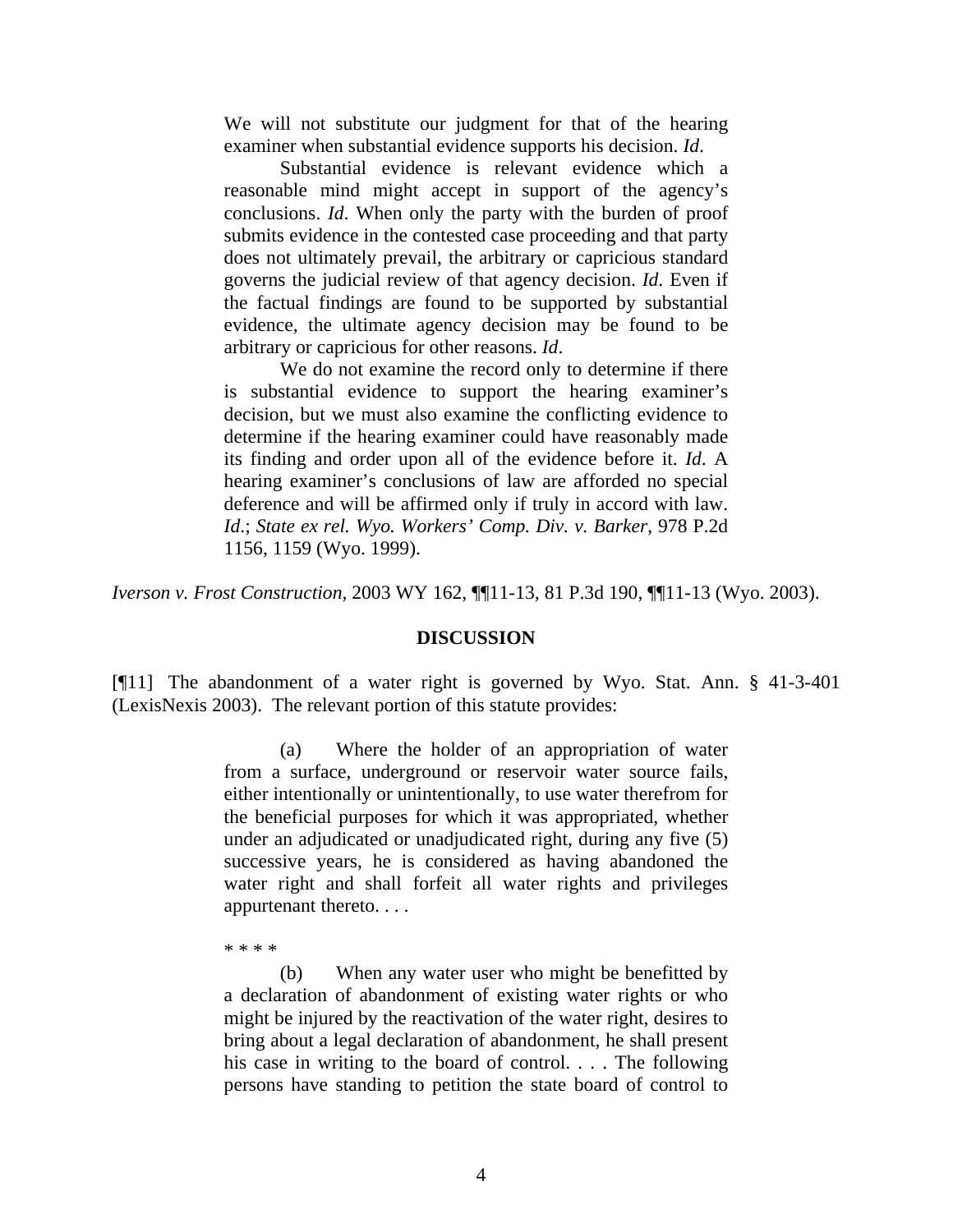declare the abandonment of existing water rights under this section:

> (i) Any person who has a valid adjudicated water right or is the holder of a valid permit from the same source of supply which is equal to or junior in date of priority to the right for which abandonment is sought[.]

We have interpreted § 41-3-401(b) to mean that in order to have standing to petition for abandonment, a water user must allege and prove three essential elements: 1) that he possesses a valid water right of equal or junior status to the water right sought to be abandoned; 2) that the water right relied upon by the petitioner and the water right for which a declaration of abandonment is sought are from the same source of supply; and 3) that the petitioner stands to benefit from a declaration of abandonment or to sustain injury by reactivation of the contested water right. *Schulthess v. Carollo*, 832 P.2d 552, 557 (Wyo. 1992); *see also Joe Johnson Co. v. Wyoming State Board of Control*, 857 P.2d 312, 316-17 (Wyo. 1993). At issue in the instant appeal is the third element.

[¶12] In considering the third element further, we have held that the petitioner is required to have a "tangible" rather than simply a "theoretical" interest at stake. *Schulthess,* at 559. While the potential injury need not be a certainty, it must be one that is not too remote or speculative. *Goshen Irrigation Dist. v. Wyoming State Board of Control*, 926 P.2d 943, 948 (Wyo. 1996). Indeed, although the statute uses the word "might," the "tangible interest at stake" requirement dictates that the petitioner allege and prove a *reasonable likelihood* that the abandonment will benefit or resuscitation will injure the petitioner's water right. *Schulthess,* at 559 (emphasis added). We hold, in this instance, there was not sufficient evidence to show a reasonable likelihood that the Kirchhefers' water right would be benefited by abandonment or injured by Appellants' resuscitation.

[¶13] Regarding the Kirchhefers' benefit or injury, the board originally found:

11. THAT petitioners might be injured by contestees' reactivated use of the Budget No. 2 Ditch. A call for regulation by the reactivated senior priority Budget No. 2 Ditch could cause the junior priority Kirchhefer Spring to be denied water, and thus cause injury to the petitioners (Wyoming Statutes 41-3- 401, 1977). At the public hearing, the petitioners testified that they might be injured by the reactivation of the Budget No. 2 Ditch due to the junior priority of their spring development, and that they would be benefited by the declaration of abandonment. Hydrographer Commissioner, Dave Andrews testified under subpoena that if the Kirchhefer Spring were determined to be a common source with the creek he might have to regulate it if a call for regulation were received (Transcript page 224). Gordon W. Fassett corroborated Mr. Andrews' testimony (Transcript page 287). Fred Kirchhefer provided unchallenged testimony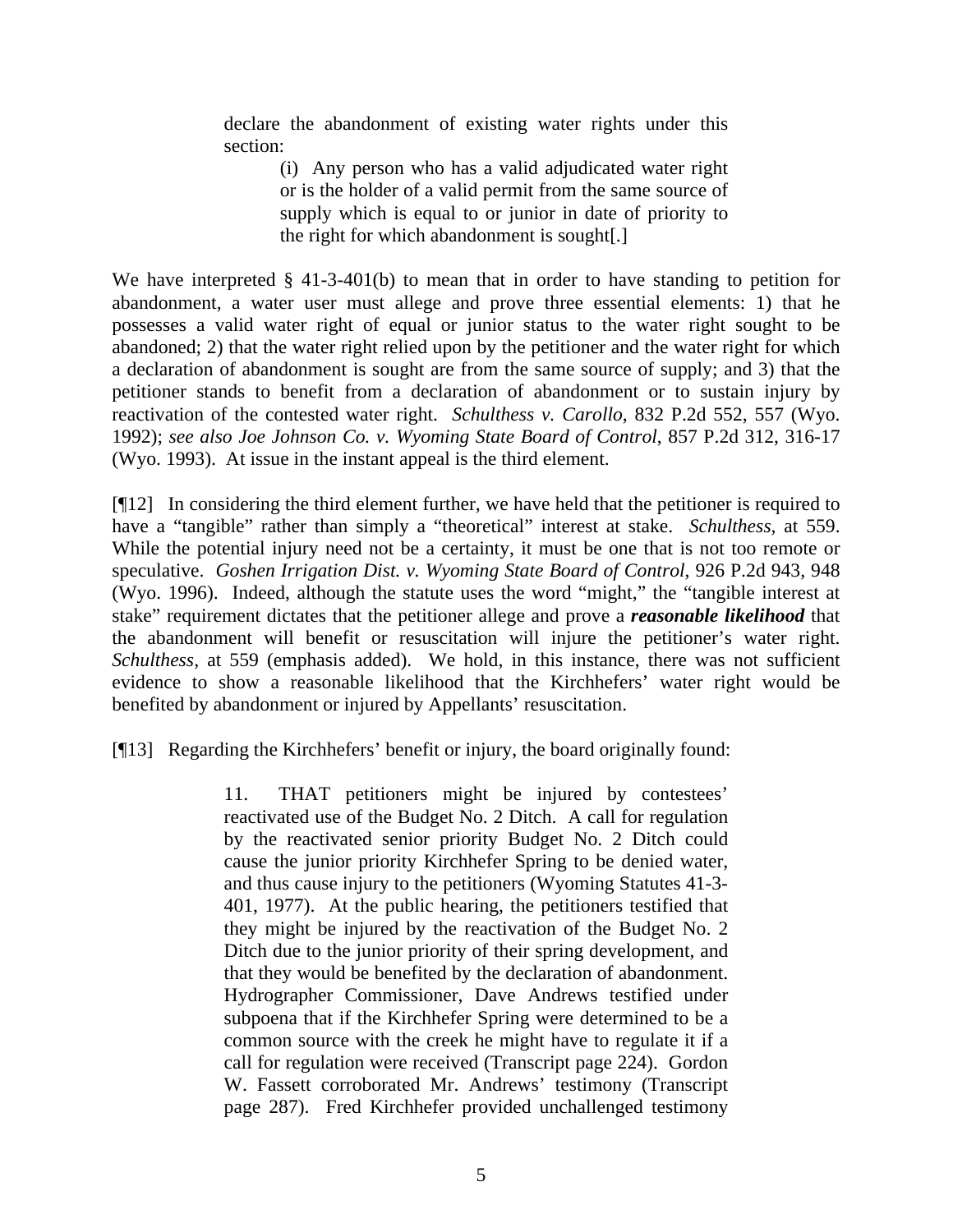that his wells in that area have gone dry in the past (Transcript pages 51 and 52).

After remand from the district court, the board incorporated the first findings and made the following additional findings:

> a. THAT the Kirchhefer Spring No. 1 is of the same source and in close enough proximity to the Budget No. 2 Ditch, and that Six Mile Creek is limited enough in supply, that it is "very realistic that this junior water right could be regulated." (Testimony of former State Engineer, Gordon Fassett corroborating other testimony, Transcript pages 286-287.)

> b. THAT the Kirchhefer Spring's six gallons per minute is significant enough to legitimately belong to the downstream senior's claim. (Testimony of Hydrographer Commissioner, David Andrews, Transcript pages 256-257.)

> c. THAT the water commissioner has a duty, when called, to regulate a junior ground water right which is interfering with fulfillment of a senior surface water right. (Testimony of Hydrographer Commissioner, David Andrews, Transcript page 254).

> d. THAT the water commissioner **would** regulate Petitioners' junior water right if a senior appropriator made a call for regulation. (Testimony of Hydrographer Commissioner, David Andrews, Transcript page 224.)

> e. THAT Six Mile Creek has experienced historical water shortages and potential shortages are likely to continue due to limited precipitation, runoff and spring flow; and due to reliance upon return flows. (Testimony of Fred Kirchhefer, Transcript page 45; Testimony of Don Nolan, Transcript page 176; Testimony of Donita Kirchhefer, Transcript page 211; and Testimony of Gordon Fassett, Transcript pages 287.)

> f. THAT there is no provision in the law that exempts a relative small (*de minimus*) junior water right from regulation if a senior water right places a legitimate call for delivery of the senior appropriation. If the flow contributes to, even if that contribution is bank storage, and is in such proximity that it would reach the calling diversion, the senior is entitled to the regulation of the junior. When there is a call for regulation, a water commissioner cannot choose to regulate the junior appropriations based on their size, but must regulate junior appropriations based on their date of priority.

g. THAT the testimony from the hearing and the record as a whole clearly establishes that the Kirchhefer Spring No. 1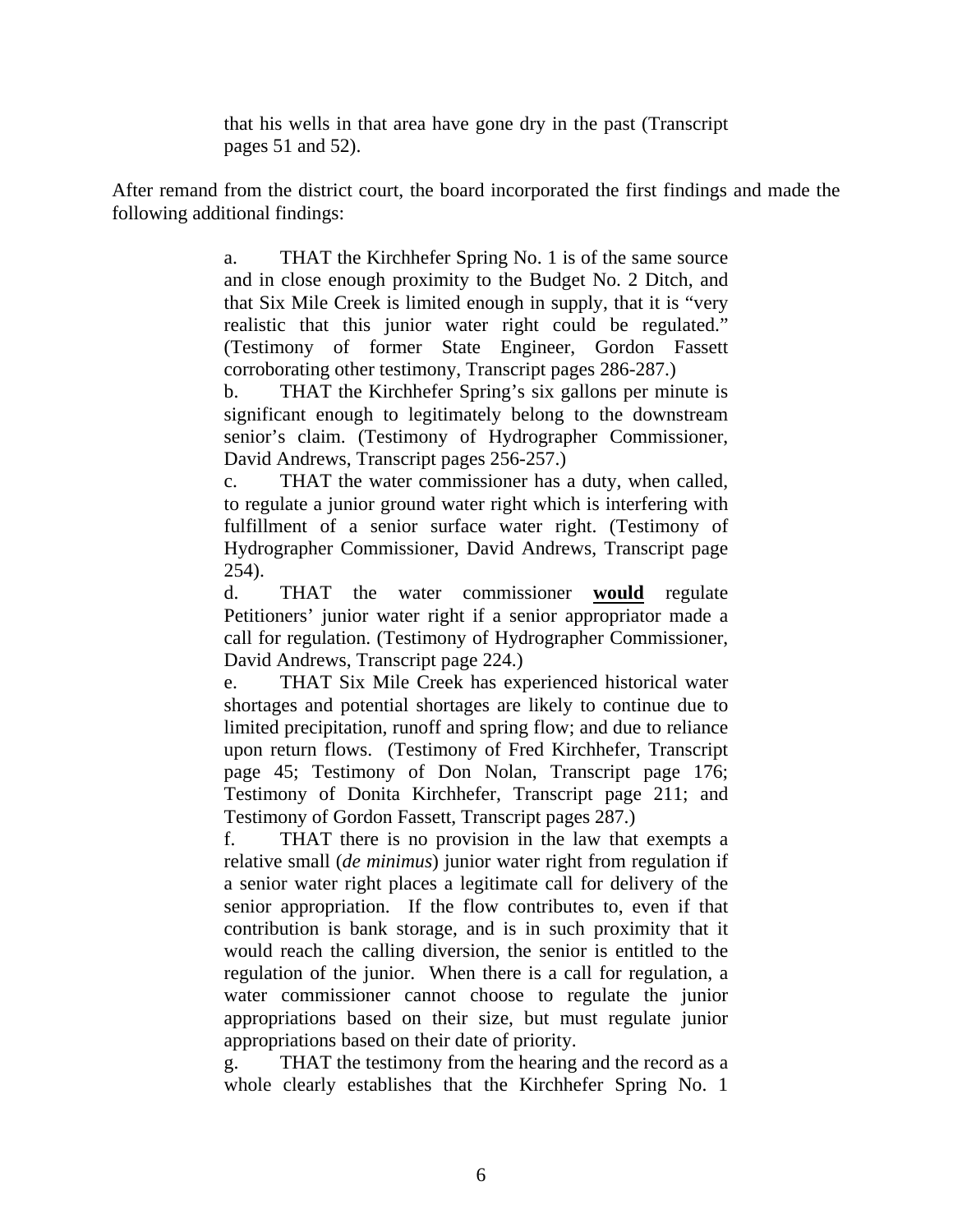would be subject to priority administration when the Budget No. 2 Ditch appropriation places a valid call for regulation.

h. THAT it is reasonably likely that injury will result to the Petitioner's junior appropriation when a call is placed for regulation of Six Mile Creek for the Budget No. 2 Ditch appropriation. Likewise, the Petitioners' junior water right will be benefited if a call by the downstream Budget No. 2 Ditch cannot be made as a result of abandonment.

The majority of these findings focus on concluding that the Kirchhefers' de minimus appropriation would be subject to regulation if a senior appropriator made a call for regulation. Our review of the record indicates that the evidence supports these findings, and the Kirchhefers' appropriation would be subject to regulation **if** there was a call for regulation. However, the inquiry does not end there. Regulation is always a possibility on such a body of water, and it is clear that in this instance the Kirchhefers will only be injured if a senior appropriator actually makes a call for regulation. Consequently, in this instance, there must be a finding supported by sufficient evidence that there is a reasonable likelihood that regulation will actually occur. Such evidence is absent.

[¶14] Indeed, of the above findings, only a and e appear to relate to the reasonable likelihood of regulation. In finding a, the board concludes that the Kirchhefers' well is from the same source of supply as Appellants' appropriation and that Six Mile Creek is limited enough in supply that it is "very realistic" that the Kirchhefers could be regulated. The Kirchhefers' expert, Gordon Fassett, testified that the well was from the same source of supply. In fact, he determined the well was built into the creek bank and, even though the well was a groundwater facility, it was capturing surface water. The only other witness testifying about the source of supply of the Kirchhefers' well was Mr. Andrews. He was not willing to conclude that the well was using the same source of supply because he thought further testing was required to reach that conclusion. He did however admit it was possible. This evidence is sufficient to conclude that both appropriations are from the same source of supply. Certainly, Mr. Fassett's testimony combined with the fact that the well is built into the creek bank presents sufficient evidence to reasonably conclude the water rights are from the same source of supply.

[¶15] However, the second part of finding a, that Six Mile Creek is limited in supply, is not similarly supported by sufficient evidence. While Mr. Fassett did testify there was the "opportunity" for there not to be enough water in Six Mile Creek to satisfy the needs of Budget No. 2 Ditch because Six Mile Creek depended on return flows, this opinion was not based on any volumetric tests, measurements, or historical data of Six Mile Creek. Fassett did not conduct any such tests but instead simply observed the creek for about half a day. Mr. Fassett did not make any estimate about the volume of Six Mile Creek, other than that there was the "opportunity" for there not to be enough water.

[¶16] Fred Kirchhefer, who observes Six Mile Creek every day, testified regarding the creek as follows: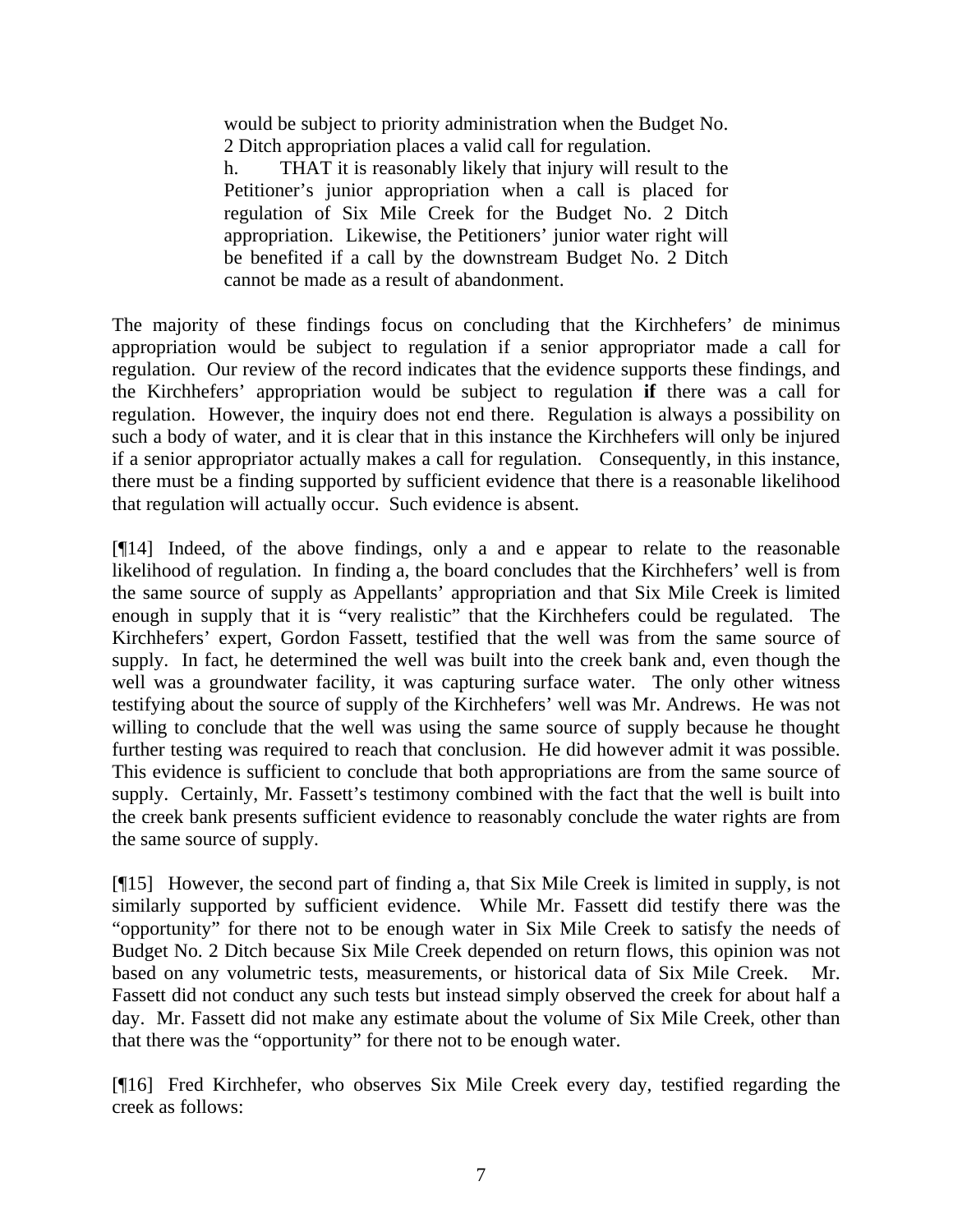- Q. . . . Since you have been living on the property since 1989, has Six Mile Creek ever dried up?
- A. No.
- Q. In the last five years, has there been enough water to divert for irrigation purposes where Six Mile Creek enters your property?
- A. Yes.
- Q. In the last five years, has there been enough water to divert for irrigation purposes where Six Mile Creek exits your property?
- A. Yes, there has.
- Q. And finally, in the last five years, has there been enough water to divert for irrigation purposes from any point along where Six Mile Creek is flowing across your property?
- A. Yes.

He also testified the amount of water in Six Mile Creek varied year round like any other stream, but he did not indicate that this supply was limited. He additionally testified that he had never had trouble getting the water he was entitled to from the well. At one point in his testimony, he testified there was at least half an acre-foot of water in the creek year round, but it is clear that this was not an estimate of the supply of Six Mile Creek. Instead, this was a response to the question of whether there was enough water to fill his application for half an acre-foot stock pond. Mr. Kirchhefer, like Mr. Fassett, indicated he did not know the volume of Six Mile Creek because he had never measured it or had it measured.

[¶17] Appellant Sherry Fields testified that her understanding was that when there was enough water in Six Mile Creek it would flow down the Budget No. 2 Ditch, but there wasn't enough water so they simply left the ditch dry. However, Ms. Fields testimony was not based on any observation of Six Mile Creek but simply on her own assumption of how the Budget No. 2 Ditch was supposed to work. By the time Fields owned the property, the flow of Six Mile Creek had been altered so that it no longer flowed past the historical point of diversion.

[¶18] Don Nolan, the previous owner of Appellants' property, testified there was only water in the Budget No. 2 Ditch "at times." He stated that any time there was a "good gully washer" or "hard rains" water would flow down the ditch. Mr. Nolan did not testify about the supply or volume of Six Mile Creek. Although the Budget No. 2 Ditch is supplied by Six Mile Creek and therefore the flow of water in Budget No. 2 Ditch might indicate a lack of supply in Six Mile Creek, Mr. Nolan, like Sherry Fields, observed the Budget No. 2 Ditch after the flow of Six Mile Creek had been altered.

[¶19] Mr. Andrews was then the only witness to testify about some sort of actual volume for Six Mile Creek. He placed the volume of Six Mile Creek at two c.f.s. based on his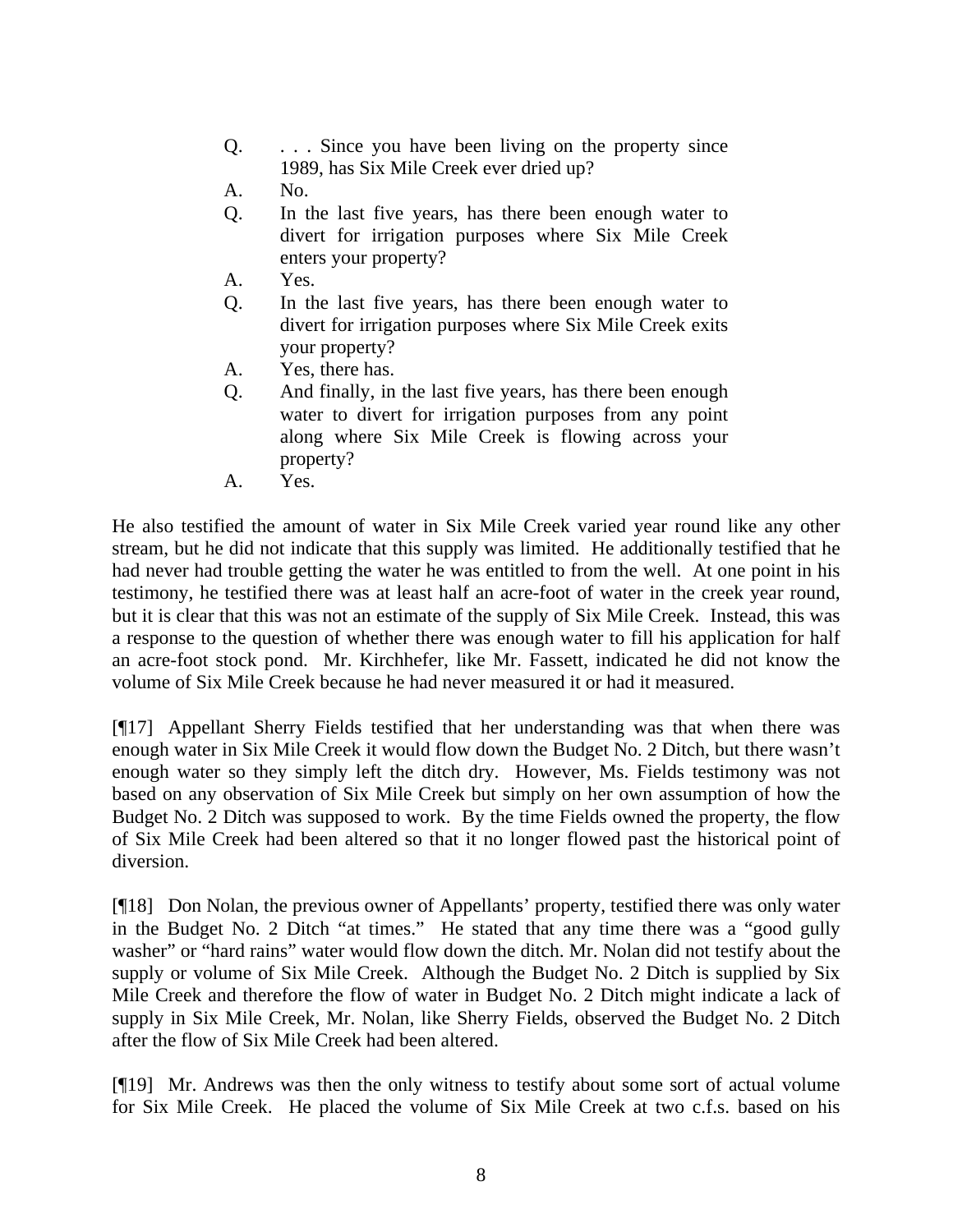observations of the creek. Although the Kirchhefers claim on appeal that Mr. Andrews' observation took place at a point after Six Mile Creek was joined with another creek, it is clear from his testimony that Mr. Andrews thought two c.f.s to be the volume at the point of diversion. Mr. Andrews further testified as follows:

- Q. You testified in your deposition that you're vaguely familiar with the water flows of Six Mile Creek over the past five years.
- A. Correct.
- Q. Six Mile Creek has had fairly constant year-round flow; is that correct?
- A. Correct.
- Q. No drought conditions occurring in the last five years or have occurred in the last five years; is that correct?
- A. No.
- Q. With regard to Six Mile Creek stream flow?
- A. Nothing that has significantly impacted Six Mile Creek.

[¶20] Looking at the evidence as a whole we conclude that the evidence is not sufficient to reasonably find that Six Mile Creek was limited in supply such that would indicate a reasonable likelihood of regulation. If anything, the evidence seems to indicate more than adequate supply. In reaching this conclusion, it is also helpful to consider the volume of Six Mile Creek and amount of each appropriation. This is considerably easier if we convert the relevant numbers to the same unit of measurement, in this instance gallons per minute. One cubic foot per second equals  $449$  gallons per minute.<sup>2</sup> The testified volume of Six Mile Creek is two c.f.s., which equals 898 gallons per minute (2 x 449). Appellants' appropriation right is .33 c.f.s, which equals 148.17 gallons per minute (.33 x 449). Therefore, there are 749.83 gallons per minute available to fulfill the Kirchhefers' six gallon per minute right (898 – 148.17). While we understand that volume does not equal flow, when looking at the appropriations in these terms along with the other evidence, it appears clear that Six Mile Creek is not limited in supply. Instead, the evidence as a whole indicates that there is enough water in Six Mile Creek to satisfy both rights. Therefore, we conclude that there was not sufficient evidence to support finding a.

[¶21] Next we consider finding e, that there were historical shortages which were likely to continue. We likewise conclude there is not sufficient evidence to support this finding. As noted above, there were no drought conditions on Six Mile Creek, Six Mile Creek had never dried up, the Kirchhefers never had trouble getting water from the well, and although it varied, water flowed in Six Mile Creek year round. While there was testimony the

min min  $1\frac{J\prime}{\sec} \times \frac{7.46g}{ft^3}$ *ft*

Leonard Rice and Michael White, *Engineering Aspects of Water Law* 169, 185 (John Wiley and Sons 1987).

  $2^{\circ}$  One cubic foot per second can be converted to gallons per minute using the following equation:

<sup>448.8</sup> 7.48 gal 60 sec <sup>3</sup> 7.48 gal 60 sec  $_{4.48}$  gal  $\frac{ft^3}{dx} \times \frac{7.48 \text{ gal}}{x} \times \frac{60 \text{ sec}}{dx} = 448.8 \frac{\text{gal}}{dx}$